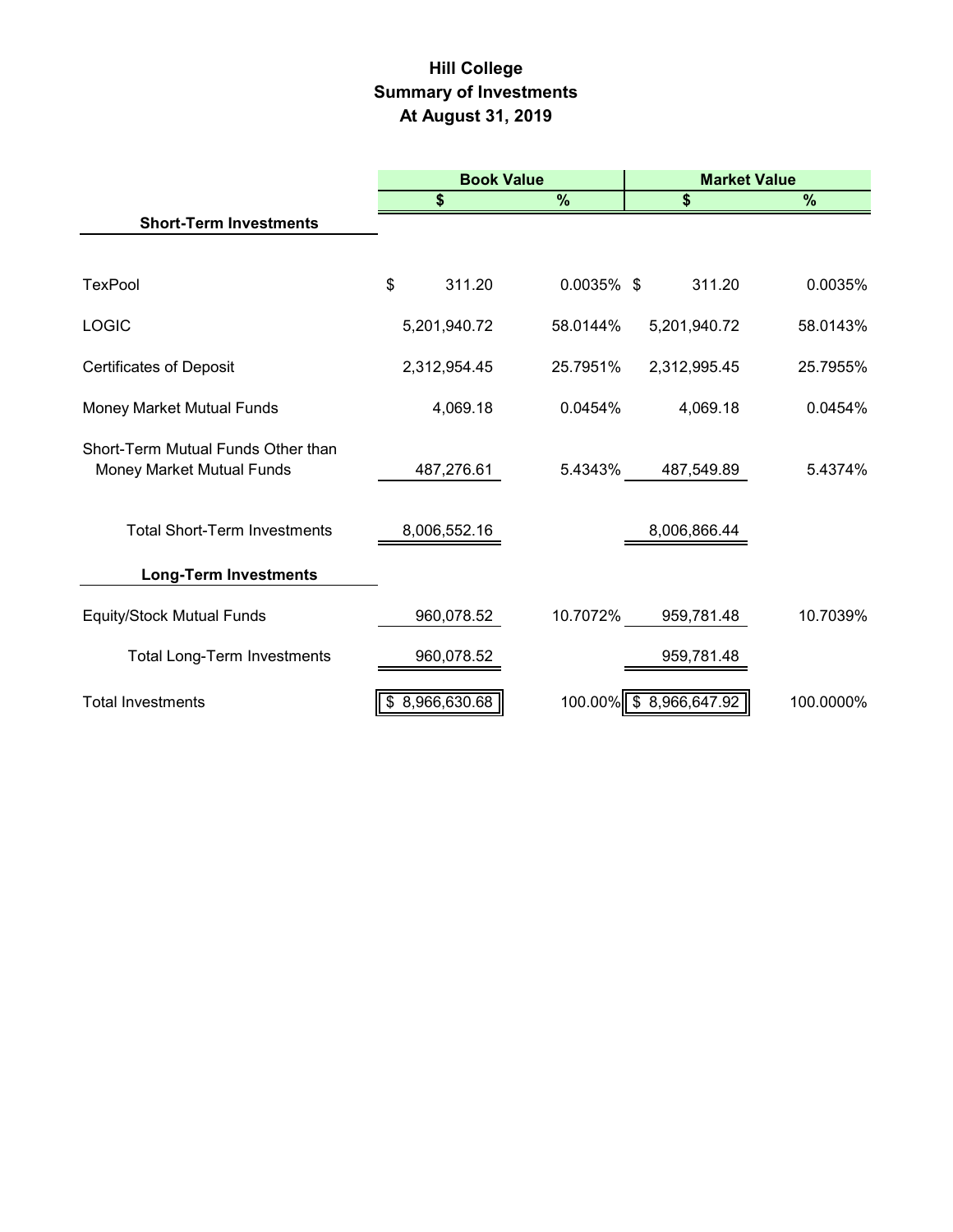# **Hill College Operating Fund Summary of Investments At August 31, 2019**

|                                     | <b>Book Value</b> |              |          |    |              |          |
|-------------------------------------|-------------------|--------------|----------|----|--------------|----------|
|                                     |                   |              | %        |    |              | %        |
| <b>Short-Term Investments</b>       |                   |              |          |    |              |          |
| <b>TexPool</b>                      | \$                | 311.20       | 0.0045%  | \$ | 311.20       | 0.0045%  |
| <b>LOGIC</b>                        |                   | 5,201,940.72 | 75.2135% |    | 5,201,940.72 | 75.2135% |
| <b>Certificates of Deposit</b>      |                   | 1,713,978.45 | 24.7820% |    | 1,713,978.45 | 24.7820% |
| <b>Total Short-Term Investments</b> |                   | 6,916,230.37 |          |    | 6,916,230.37 |          |
| <b>Total Investments</b>            |                   | 6,916,230.37 | 100.00%  |    | 6,916,230.37 | 100.00%  |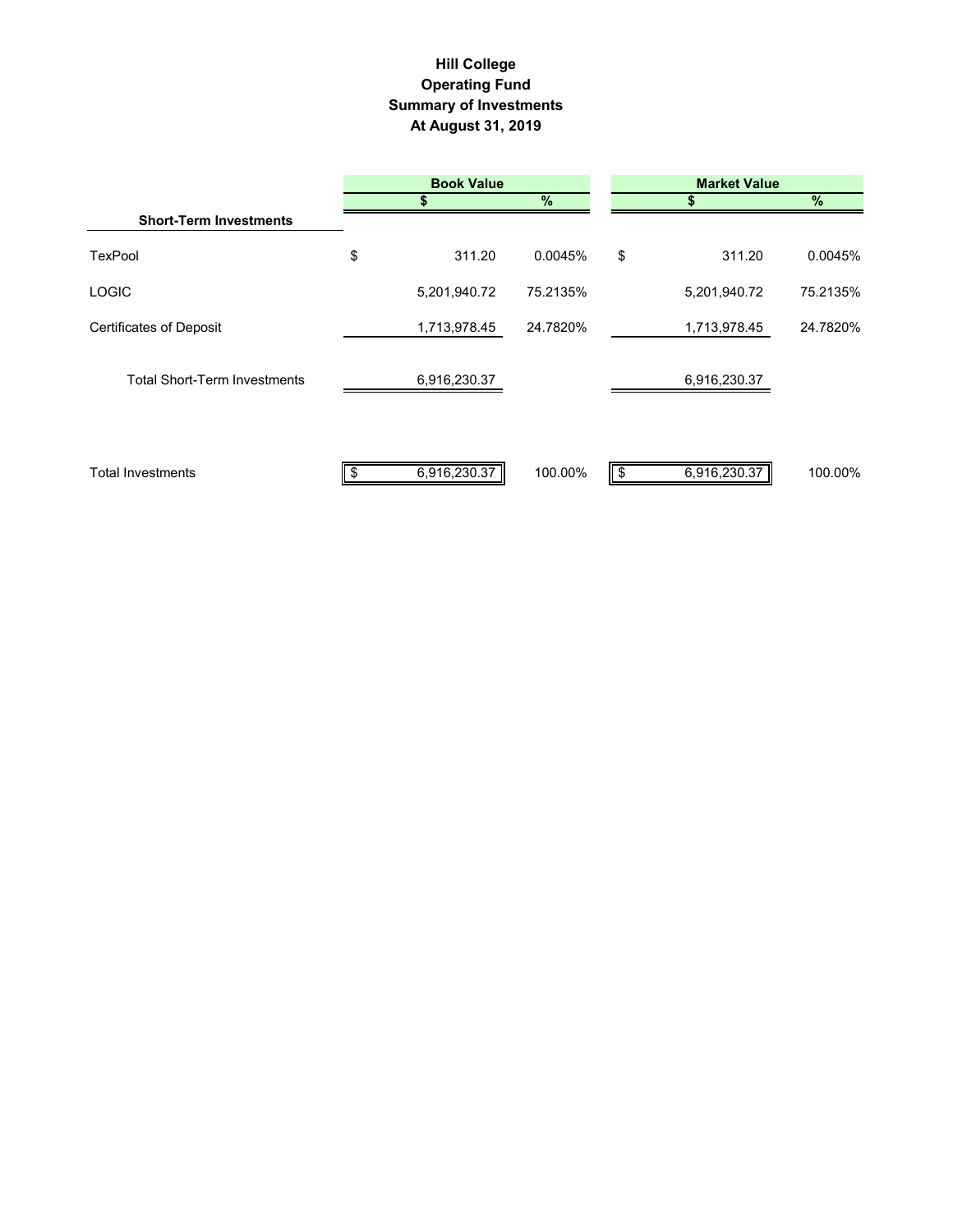#### **Hill College Endowment Fund Summary of Investments At August 31, 2019**

|                                                                 |                    | <b>Book Value</b>      |    | <b>Market Value</b> |          |  |
|-----------------------------------------------------------------|--------------------|------------------------|----|---------------------|----------|--|
|                                                                 | \$                 | %                      |    |                     | $\%$     |  |
| <b>Short-Term Investments</b>                                   |                    |                        |    |                     |          |  |
| Money Market Mutual Funds                                       | \$                 | 4,069.18<br>0.2623%    | \$ | 4,069.18            | 0.2623%  |  |
| Short-Term Mutual Funds Other than<br>Money Market Mutual Funds |                    | 487,276.61<br>31.4083% |    | 487,549.89          | 31.4256% |  |
| <b>Certificates of Deposit</b>                                  |                    | 100,000.00<br>6.4457%  |    | 100,041.00          | 6.4483%  |  |
| <b>Total Short-Term Investments</b>                             |                    | 591,345.79             |    | 591,660.07          |          |  |
| <b>Long-Term Investments</b>                                    |                    |                        |    |                     |          |  |
| Equity/Stock Mutual Funds                                       |                    | 960,078.52<br>61.8837% |    | 959,781.48          | 61.8639% |  |
| <b>Total Long-Term Investments</b>                              |                    | 960,078.52             |    | 959,781.48          |          |  |
| <b>Total Investments</b>                                        | 1,551,424.31<br>S. | 100.00%                | \$ | 1,551,441.55        | 100.00%  |  |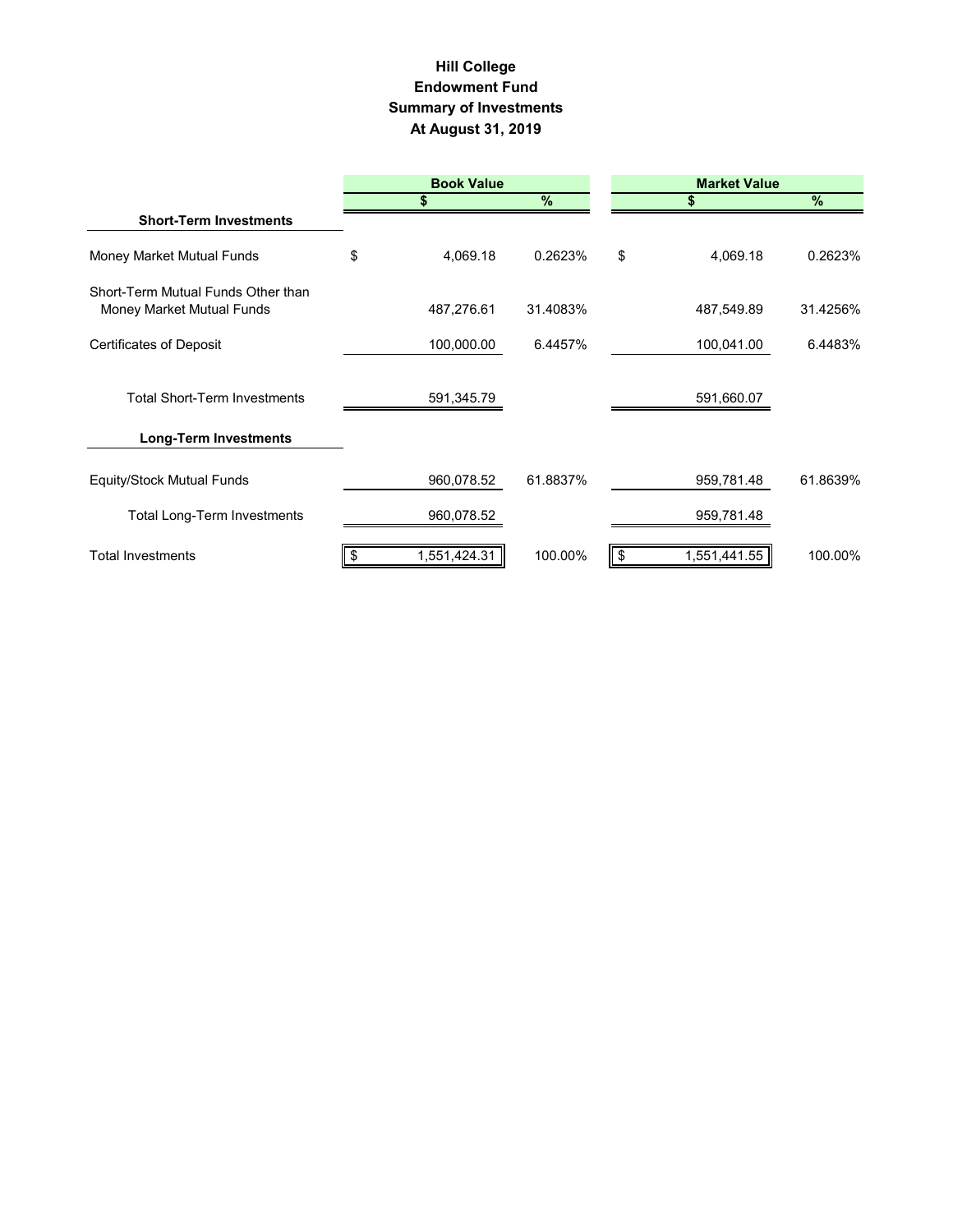# **Summary of Investments At August 31, 2019 Special Revenue Fund Hill College**

|                                     | <b>Book Value</b> |           | <b>Market Value</b> |            |           |  |
|-------------------------------------|-------------------|-----------|---------------------|------------|-----------|--|
|                                     |                   | %         |                     |            | $\%$      |  |
| <b>Short-Term Investments</b>       |                   |           |                     |            |           |  |
| <b>Certificates of Deposit</b>      | \$<br>498,976.00  | 100.0000% | \$                  | 498,976.00 | 100.0000% |  |
| <b>Total Short-term Investments</b> | 498,976.00        |           |                     | 498,976.00 |           |  |
| <b>Total Investments</b>            | 498,976.00        | 100.00%   |                     | 498,976.00 | 100.00%   |  |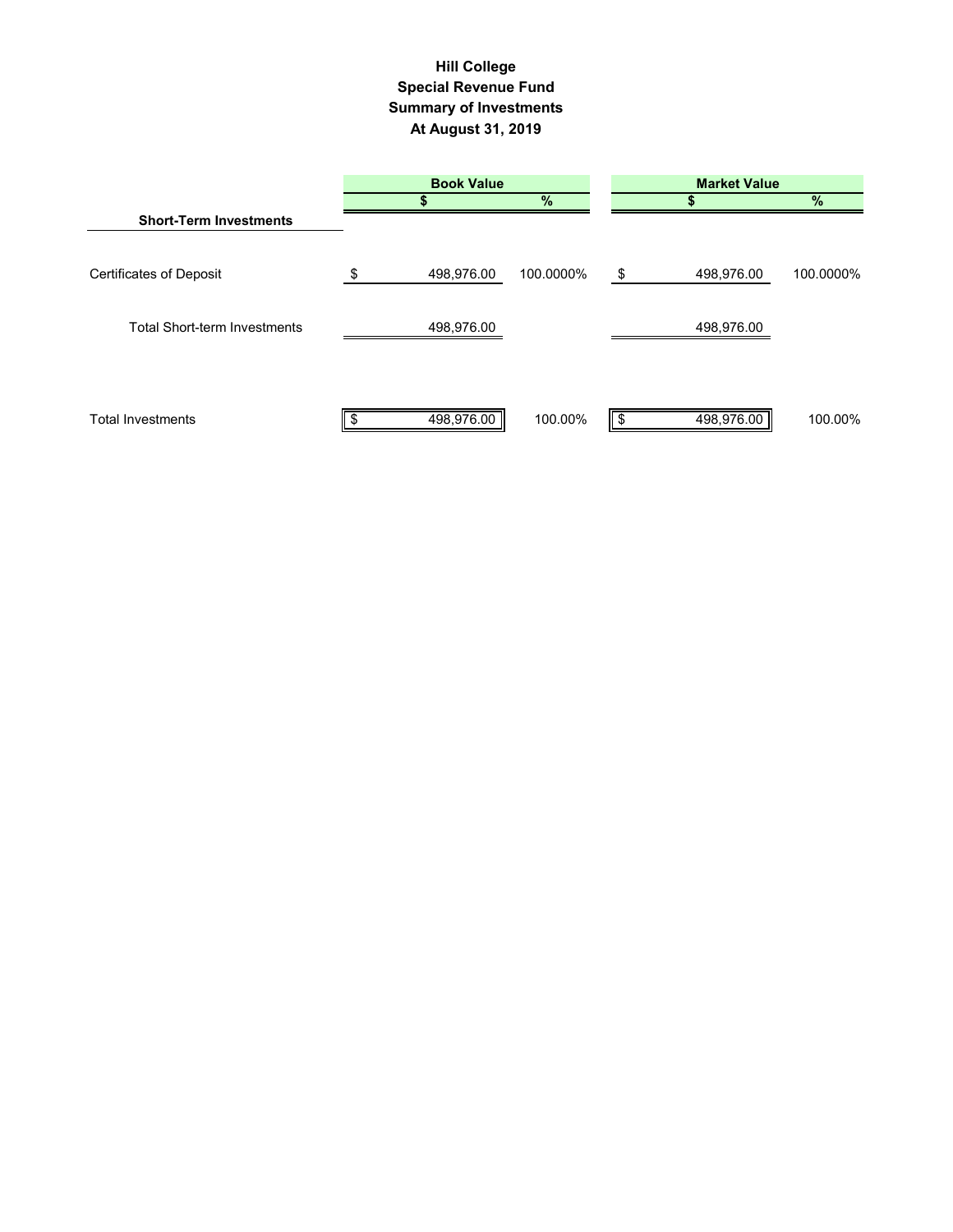# **Hill College Operating Fund Statement of Changes in Investment Assets Quarter Ended August 31, 2019**

|                                                       | <b>Book Value</b><br><b>Market Value</b> |                                 |
|-------------------------------------------------------|------------------------------------------|---------------------------------|
| <b>Beginning Investment Assets - 5/31/19</b>          |                                          | \$ 6,876,108.46 \$ 6,876,108.46 |
| Receipts\Contributions                                |                                          |                                 |
| Investment Income                                     | 40,121.91                                | 40,121.91                       |
| Accrued Interest Income                               |                                          |                                 |
| <b>Distribution</b>                                   |                                          |                                 |
| Net Realized Gains (Losses)                           |                                          |                                 |
| Changes in Net Unrealized Appreciation/(Depreciation) |                                          |                                 |
| <b>Ending Investment Assets - 8/31/19</b>             |                                          | \$ 6.916.230.37 \$ 6.916.230.37 |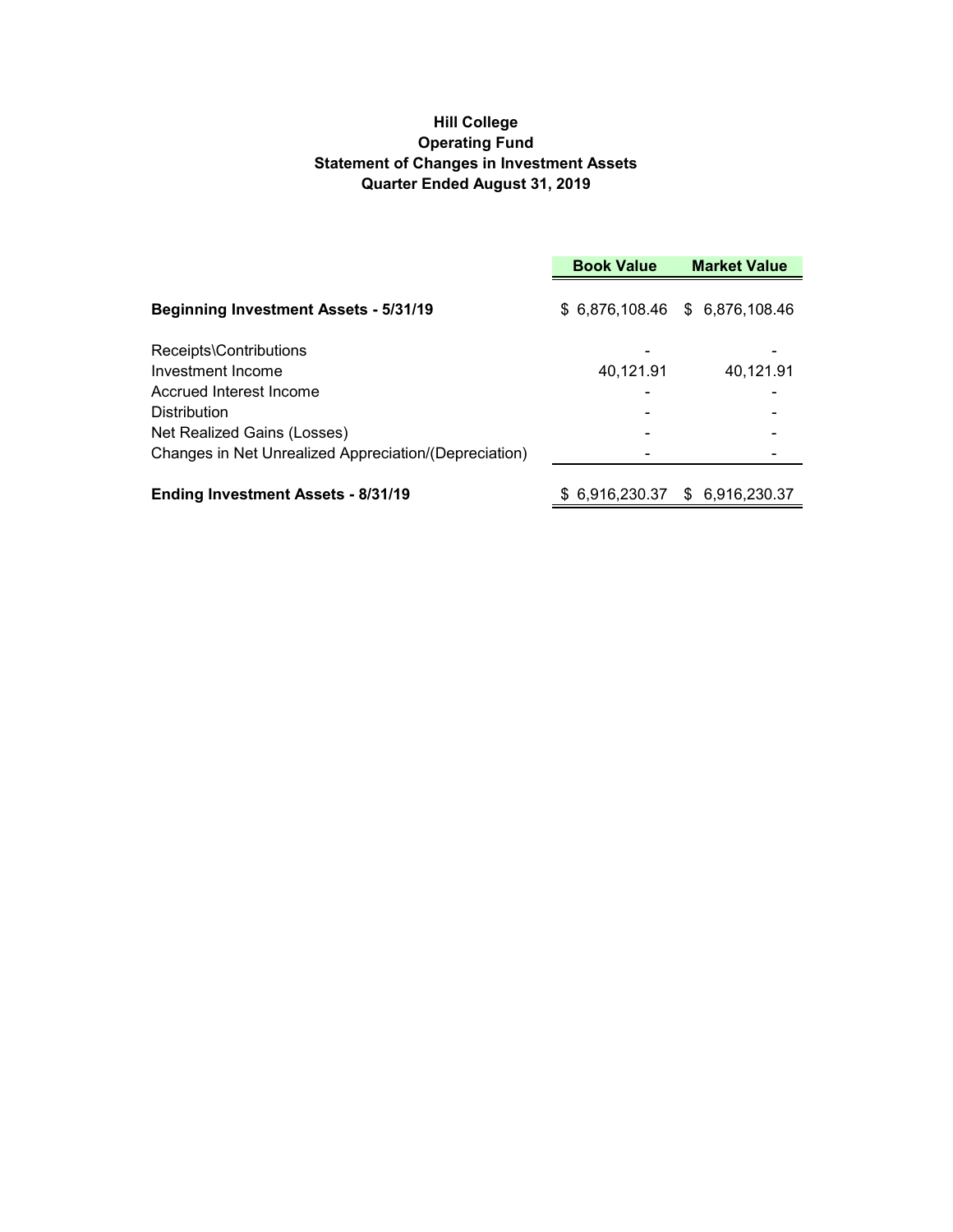# **Hill College Endowment Fund Statement of Changes in Investment Assets Quarter Ended August 31, 2019**

|                                                       | <b>Book Value</b> | <b>Market Value</b>             |  |
|-------------------------------------------------------|-------------------|---------------------------------|--|
| <b>Beginning Investment Assets - 5/31/19</b>          |                   | $$1,534,949.87$ $$1,524,114.85$ |  |
| Receipts\Contributions                                | 458,200.00        | 458,200.00                      |  |
| Investment Income                                     | 16,474.44         | 16,474.44                       |  |
| Accrued Interest Income                               |                   |                                 |  |
| <b>Distribution</b>                                   | (458,200.00)      | (458, 200.00)                   |  |
| Net Realized Gains (Losses)                           |                   |                                 |  |
| Changes in Net Unrealized Appreciation/(Depreciation) |                   | 10,852.26                       |  |
| <b>Ending Investment Assets - 8/31/19</b>             | \$1,551,424.31    | 1,551,441.55<br>\$.             |  |